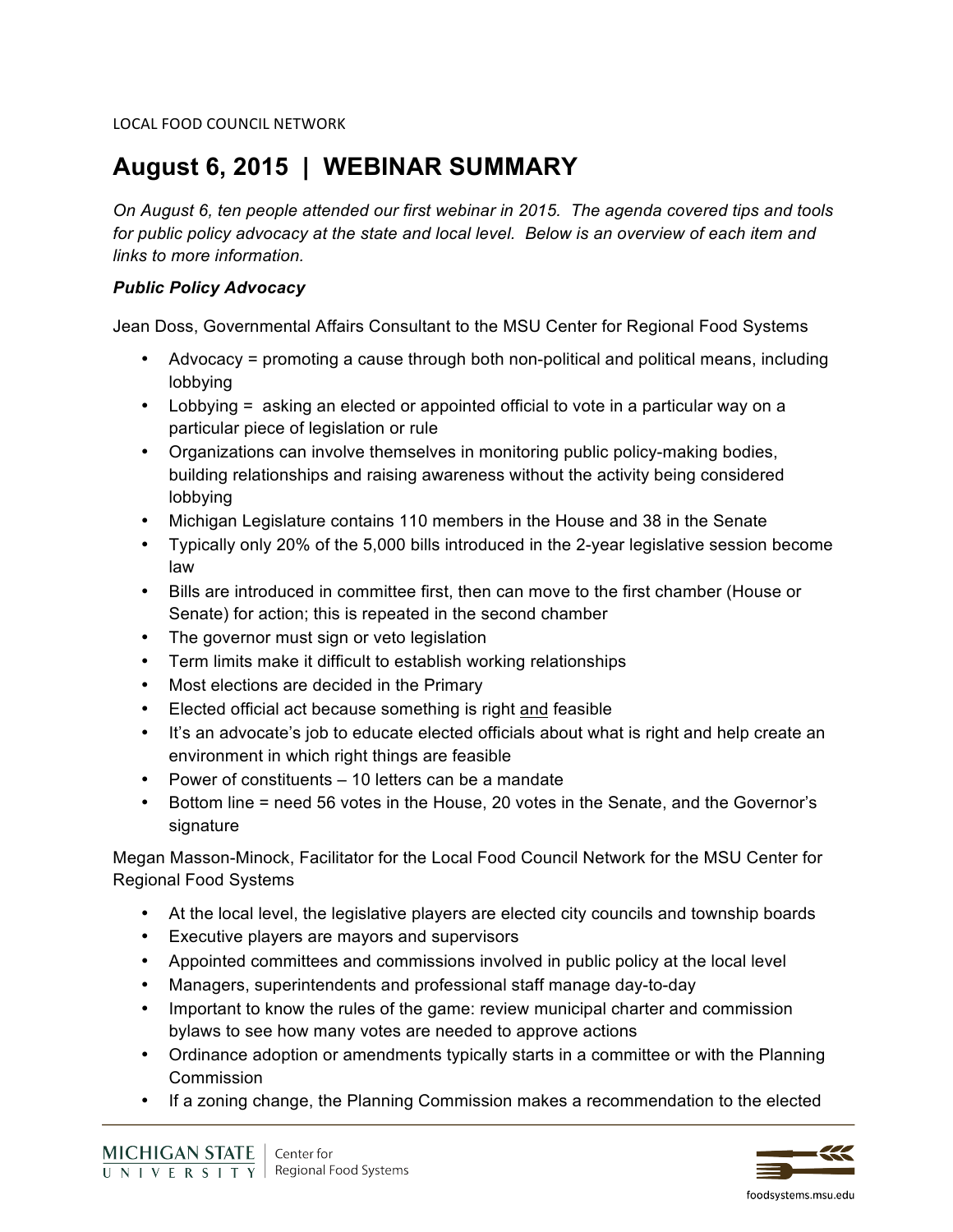body after holding a public hearing

- The council or board will hold another public hearing before taking action
- Budget development starts 3-4 months before adoption and involves determining priorities based on feedback from elected officials, staff, citizens, interest groups, businesses
- Just as with state elected officials, local elected officials will act if it's the right thing to do and it's feasible
- A crowd of 10 people at a public hearing is a powerful thing
- Every public meeting must allow for public comment per the Open Meetings Act

#### Jean Doss

- A lobbyist's template:
	- $\circ$  What do you want?
	- $\circ$  Who can give it to you?
	- o What do they need to hear?
	- o Who do they need to hear it from?
- That's why it's so important to develop a written strategic plan
- Relationship building is the single most important component in public policy advocacy
- Educating and engaging local officials on food policy work will influence State food policies as these officials get elected to the Legislature
- Have a plan
- Do your homework anticipate opposing arguments
- Be patient and persistent be in it for the long haul

Attendees asked the following questions or contributed the following advice:

- Tonya Price asked about urban agriculture in Battle Creek. The City Planner says only non-commercial areas since the state has no enabling legislation and that GAAMP applies to cities of 100,000 or more. Megan said the cities of Ypsilanti and Muskegon have gone ahead and taken the risk with their urban agriculture ordinances, and could be examples for the Battle Creek planner. She would not bank on having the state Urban Agriculture Act completed in the next year, but suggested that urban agriculture be incorporated into the City's current master planning process. Also, look at Flint and Detroit for master plan and ordinance examples, and other Midwest examples. In Battle Creek, this issue has a lot to do with economic development and youth development and advocates should speak to that.
- Amanda Edmonds shared the importance of inviting all local officials at all levels to events sponsored by local food councils. Jean said that any event allows the opportunity to invite elected officials to join you – and that's not lobbying. Have a point person be a special host to that person. If see you at events, get a sense of what about, little connections start at these gatherings. Megan added that could go to public meetings and invite them to come to events. Share your point of view.

Click [here](http://foodsystems.msu.edu/resources/public_policy_advocacy_webinar) to access the recording and slides used during the meeting. Click [here](https://www.dropbox.com/s/mr8ajupb33o4y67/MI Local Food Council Network - Developing a Road Map for Action_FINAL.doc?dl=0) to download